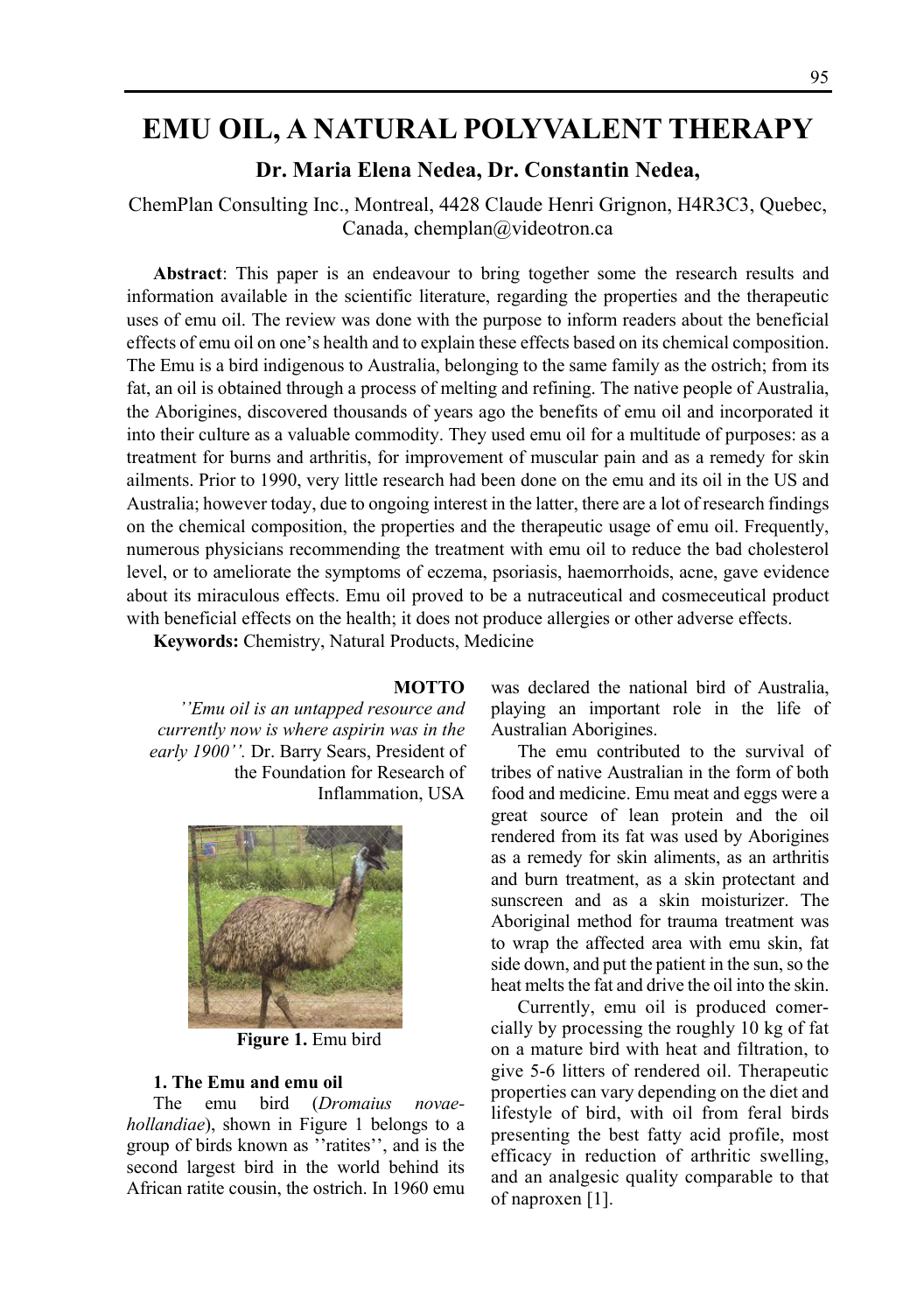# **2. The Properties of Emu Oil 2.1. Physical Properties**

The physical properties of emu oil are shown in Table 1.

**Table 1.** Physical properties of emu oil

| $20^{\circ}$ C   | Semisolid    |
|------------------|--------------|
| $60^{\circ}$ C   | Liquid       |
| Odor             | Absent       |
| Umidity          | 0,05%        |
| Refractive index | 1,4654(30°C) |
| Iodine value     | 75-80        |
| Density          | $0,921$ g/ml |

# **2.2. Chemical Composition**

The therapeutic and cosmetic properties of emu oil are due to the presence in the composition of a high percentage (70%) of the unsaturated fatty acids which have an important physiological effect. The major acid is the oleic acid (Omega 9), which is a known enhancer for transport of bioactive compounds into the skin, and thus the ability to be absorbed quickly and penetrate deeply when applied topically. Other two essential fatty acids which are highly important are the linoleic acid (Omega 6) and the linolenic acid (Omega 3) .

Table 2 indicates the chemical composition of emu oil [2].

**Table 2. C**hemical composition of emu oil

| Palmitic (C16: 0)           | 22,0 |
|-----------------------------|------|
| Linoleic $(C18: 2)$         | 15,2 |
| Stearic $(C18:0)$<br>9.2    |      |
| Oleic $(C18:1)$             | 47,4 |
| Palmitoleic (C16: 1)<br>3,1 |      |
| Linolenic (C18: 3)<br>1.0   |      |

The overall composition of emu oil is very similar to our skin's own fatty acid composition, explaining the compatibility of the emu oil with the skin and its beneficial effect on the skin. Dr. Hopkins mentioned that one of the difficulties of the emu oil industry is to scientifically explain the ability of emu oil to relieve the symptoms of different diseases [3]. He specified that the proportion of fat in this oil or the ratio of saturated and

unsaturated acids have a more important role in the therapeutic process than the individual presence of each acid (linoleic, oleic, palmitic, stearic, palmitoleic) . These acids also exist in other oils, which do not possess the beneficial properties of the emu oil.

 Dr. Sears, the President of the Foundation for Research of Inflammation, USA, has launched the hypothesis that emu oil contains a "factor X" to which its "miraculous" properties are attributed. It modulates the eicosynoid hormones that control the immune system, central nervous system and other systems in the body [4]. Properly refined, emu oil is penetrating, anti-inflammatory, antibacterial, healing, moisturizing and noncomedogenic.

## **3. Therapeutic Usage of Emu Oil 3.1. General Clinic Results**

Dr. Hobday, an Australian physician, was the pioneer of the clinical studies on emu oil. He published in 1994 a global report, containing the results of his clinical experience during 10 years, following the administration of emu oil on 500 patients [5].

The overall results obtained from the treatment were summarized by the researcher as follows:

## **Skin**

 - Eczema: Emu oil and creams containing emu oilreduce irritation and inflammation of the skin and significantly reduces tissue growth over a scar caused by a wound or a surgical incision.

- Burns: Faster healing, reducing pain and scarring.

- Skin transplant: reduces pain felt by removing the skin.

- Psoriasis: improvement in some patients.

## **Joints**

-Joint pain: reduces pain, swelling and stiffness, especially when the joint is closer to the surface ofthe skin, such as the hand, foot, knee and shoulder.

- Rheumatoid arthritis: Dr. Hobday has not found any improvements. Considering that some of his colleagues have achieved positive results, he recommended continuing clinical trials.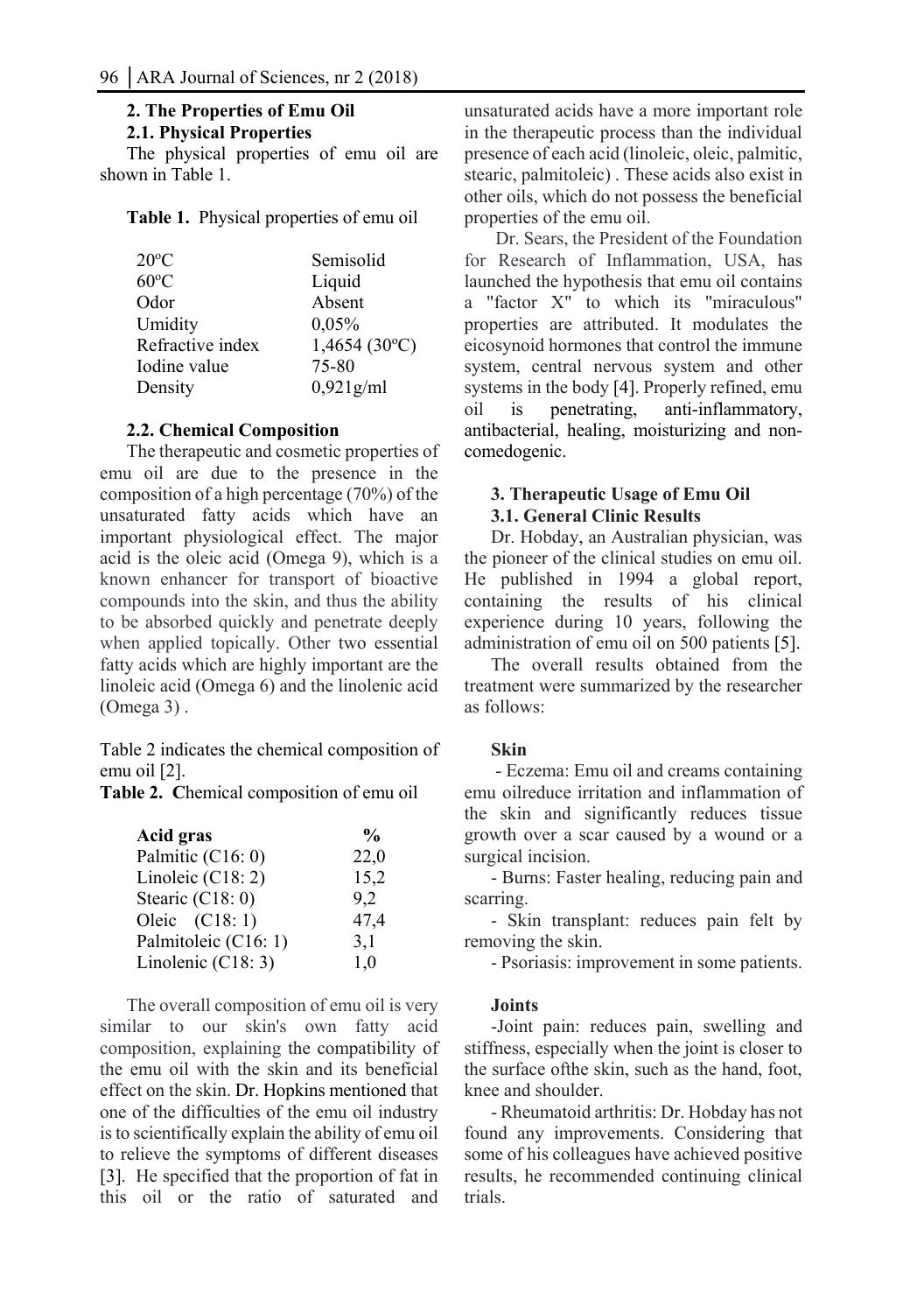- Contusions and muscle pain: an important effect on recent contusions and muscle pain when the wound was relative to the surface of the skin. Emu oil massages are effective for relaxing strained muscles after a sporty exercise.

### **Recent wounds**

- In skin-covered wounds, emu oil reduces tissue formation that results in scar enlargement and cure wounds after a surgical operation by anti-inflammatory action.

Regarding wound healing after surgery due to the anti-inflammatory effect of emu oil, Dr. Hobday mentioned: "This is very obvious in transplant operations of a coronary artery when the surface of the foot where the vein has been removed was affected. Following my experience, local emu oil massage two or three times a day accelerated the healing process and reduced the size of scars. "

## **3.2 Use of Emu Oil to Treat Microbial, Fungal, and Viral Infections**

Due to its bacteriostatic, anti-fungicidal and anti-viral properties, emu oil is used in numerous formulations to treat infections.

Maurine Pearson [6] patented new emubased formulations that are analgesic, antipruritic and have the property of treating microbial and fungicide infections. They can be used in hospitals to treat wounds, burns and other dermatological problems, as well as to relieve pain caused by skin irritation, wounds and burns [6].

The products stimulate the synthesis of deoxyribonucleic acid (DNA) in the epidermis, reduce inflammation and have a lubricating and moisturizing effect.

They are designed to inhibit the pathogens *Trichophyton Rubrum*, *Microsporum Equinum*, Trichophyton Equinum, *Microsporum Gypseum, Microsporum Canis, Epidermophyton Floccosum*, *Trichophyton Mentagrophytes.* 

The new formulations also inhibit microbial activity caused by *Escherichia coli*, *Salmonella typhimurium*, *Pseudomonas aeruginosa*, *Staphylococcus aureus*, *Enterococcus faecalis*, *Bacillus Cereus, Candida albicans, Streptococcus agalactiae.* 

# **3.3 Use of Emu Oil to Relieve Arthritis Symptoms**

Since emu oil has anti-inflammatory properties and arthritis is associated with inflammation, the topical application of oil or the ingestion of capsules containing emu oil, may diminish inflammation.

A preliminary study by Dr. Leahey of the Oklahoma Clinic, to determine the effect of emu oil on arthritis-affected hands has indicated that the oil can substantially reduce the pain caused by this disease [7].

In this 2-weeks study, 7 of the 12 emutreated patients reported a significant reduction in pain, swelling of the hand, and stiffness. Of the 8 patients who received the mineral oil instead of emu oil, only one reported the same results.

A more complete study entitled "The Effect of Emu Oil on Osteoarthritis in the Hand" was conducted by Drs. Melanie Cameron and Ray Power at Victoria University, Australia. Its objective was to determine the effect of the emu oil administered locally or ingested, on the force of the squeeze and the sensitivity of the hands affected by osteoarthritis [8].

In this 8-weeks study, 120 volunteers aged 47 to 87 who were diagnosed with osteoarthritis at the hands were initially recruited.

Patients were divided into three groups that had the following treatments:

A. Oil applied locally on both hands (twice daily, morning and evening, for a maximum of 30 sec.)

B. Ingested oil (5 ml, twice a day)

C. Local oil and ingested oil.

The following clinical and functional parameters were determined at the beginning, middle and end of the study: the pain, the joint sensitivity, the pain force, the perception of pain reduction,

The results suggest that emu oil applied locally or ingested can be used to reduce the pain caused by hand osteoarthritis. Due to the fact that a pain relief was found after the third week of the study, the authors suggest that the product should be administered continuously over a longer period to show its therapeutic effect. It has also been mentioned that local application of the oil may be a more effective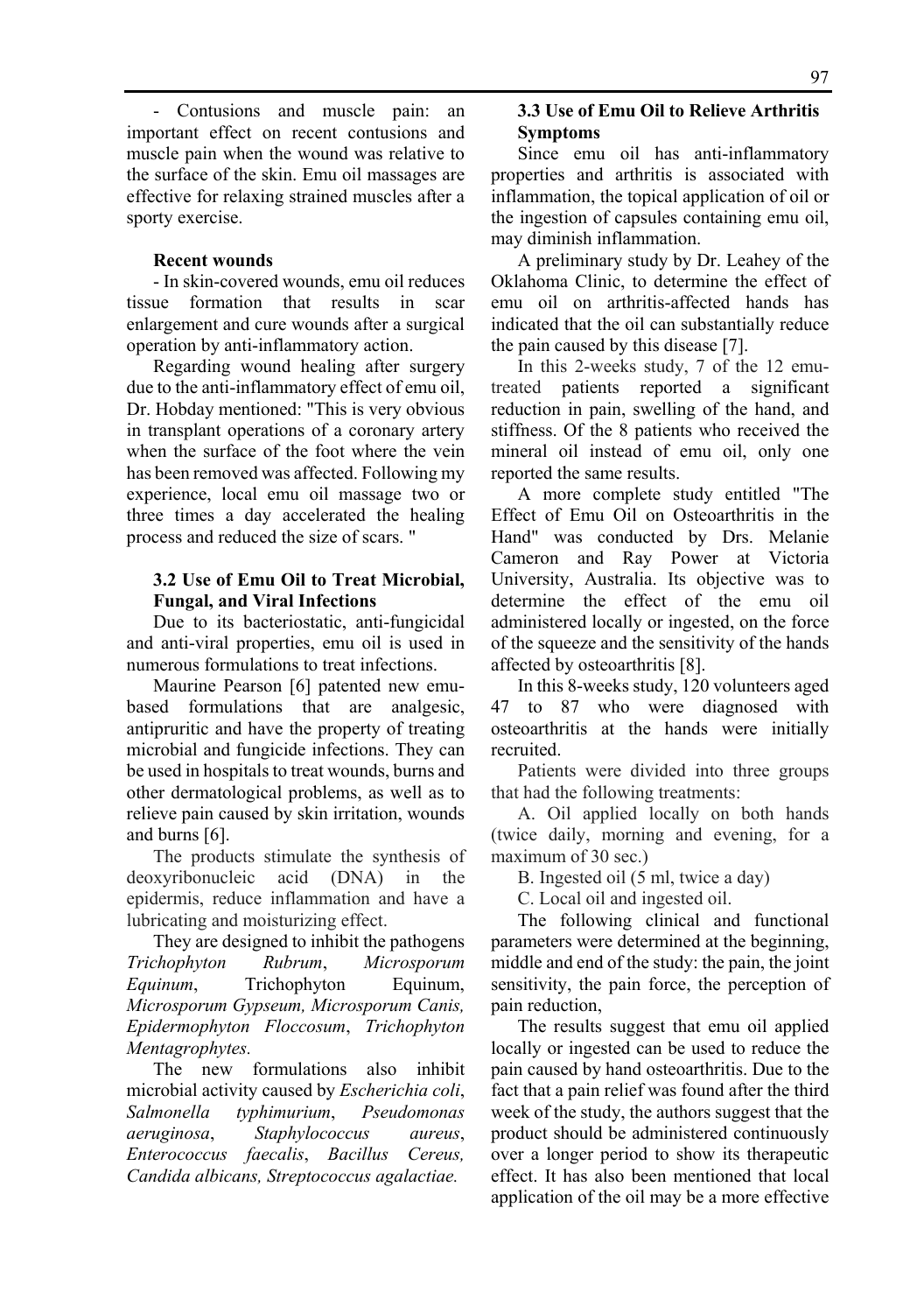treatment for osteoarthritis if the patient is simultaneously given glucosamine or capsaicin, either locally or orally (3 months, 1 500 mg daily).

Novartis Pharmaceuticals Pty Ltd in Australia financed the clinical trial **"**Randomized phase II placebo-controlled study to evaluate the efficacy of topical pure emu oil for joint pain related to adjuvant aromatase inhibitor use in postmenopausal women with early breast cancer" JUST (Joints Under Study) [9].

The objective of this study realized at Mount Hospital, Perth, was to evaluate the efficacy of emu oil to relieve joint pains in menopausal patients who are treated with "aromatase" inhibitors for breast cancer in an early phase. The inhibitors have the role of preventing cancer reappearance, but they cause joint pain (anthralgia) and stiffness as a side effect.

The conclusion of the study performed on 75 patients indicated that arthralgias, as a result of aromatase inhibitor use, may be ameliorated by the use of topical oil massaged onto the joint.

Emu oil was also one of the active ingredients used by Mallozzi and Fallon for the treatment of inflammatory and noninflammatory arthritis [10]. Along with the oil, other ingredients were arnica, calendula, glucosamine, salicylic acid, hamamelis and yam. The medicine was administered as an ointment, cream, gel, emulsion, or liquid solution that is applied directly to the affected area or soaked in a buffer that is held over the area with an adhesive. The emu oil was used as a transdermal delivery agent and antiinflammatory agent.

# **3.4 Use of Emu Oil in Lowering Cholesterol**

Dr. Fein and collaborators are the authors of two patents titled "Therapeutic Uses of Emu Oil". The patent claims the discovery that "emu oil can be used therapeutically to lower cholesterol, triglycerides and lowdensity lipoproteins, and to increase high density lipoproteins; prevents and treats allergies; treats headaches; prevents bleeding of the nose; reduces the pain caused by the menstrual cycle " [11].

The inventors state that emu oil can be ingested at least once a day to lower cholesterol. The amount of oil required depends on the patient's cholesterol level, age and weight. Some patients may receive treatment if they ingest between 2-10 ml of oil per day, for the other patients the maximum dose required was 7 ml per day. Generally, a dose of one teaspoon of emu oil per day was effective. The oil may be administered in liquid form or in gelatin capsules.

The following example was described in the patent:

A 60-year-old woman ingested 7-10 drops of oil, or about one teaspoon a day. The patient was previously treated for decreasing cholesterol with Mevocore, but the drug had side effects, causing hair loss. Emu oil has no side effects and the patient's hair has recovered. The results of the analyses are presented in Table 3.

**Table 3.** Values of the total cholesterol, LDL, HDL, and triglycerides before and after treatment with emu oil

| <b>Total Cholesterol, LDL, HDL, Triglycerides</b> |     |         |        |  |  |
|---------------------------------------------------|-----|---------|--------|--|--|
| mg/dl                                             |     |         |        |  |  |
| Initially                                         |     | 292 205 | 40 233 |  |  |
| After 6 months                                    | 264 | 179     | 38 239 |  |  |

## **3. 5 Use of Emu Oil to Treat Burns**

**T**he American Emu Association has collaborated with Dr. John Griswold of the Texas Tech University Medical Center in Lubbock, USA, to study the emu oil's efficacy in the healing of wounds caused by burns.

Dr. Griswold presented the results of the study "Evaluation of Emu Oil for Lubrication and Treatment of Burns" at a Conference organized by the American Burn Association.

**T**he presentation can be summarized as follows:

The study was conducted to evaluate the emu oil as a lubricant and to limit scar formation following wound healing. Ten patients were evaluated in a "blind" study that lasted at least 6 months. Patients had their own witness by using emu oil for some burns and using a placebo lubricant for other similar burns. Because the study was blind, patients did not know the identity of the products they were using. The application of both lotions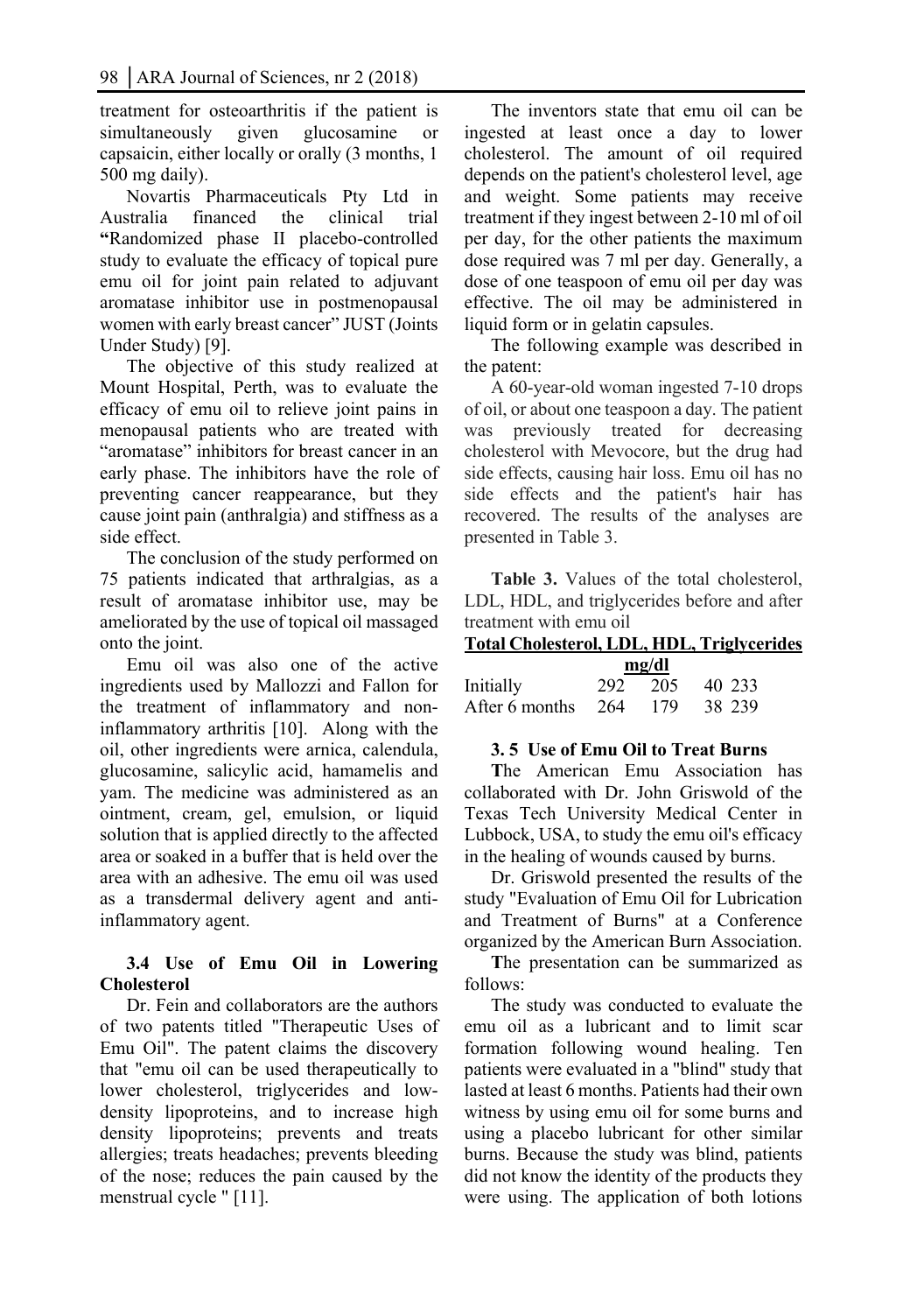was done daily. The treatment lasted between 195 and 385 days. At the end of the treatment, significant differences in pigmentation and flexibility of emu-treated scars were observed in comparison to those obtained after placebo treatment, but there were no differences in wound vascularization. Burn photos indicated that emu-treated burnt surfaces healed much better than those treated with placebo.

Currently, it seems that emu oil is recommended by many doctors to treat burns, even in the case of road accident victims. Due to its composition in fatty acids similar to the skin, emu oil favors the growth of a new skin layer, reducing the need for numerous painful transplants.

Dr. Dan Dean, who practiced medicine in two clinics in Mt. Pleasant, Michigan, USA, used the emu oil to treat the first, second and third burns and concluded that the product has beneficial effects on the skin of the patients. The doctor has achieved remarkable results even in very severe, type three burns [12]. Figures 2 and 3 illustrate the progression of a heartburn treated by Dr. Dean with emu oil.







**Figure 3.** Burn healed after 32 days of treatment

It is known that the treatment of cancer by radiotherapy or chemotherapy can cause burns and inflammation as a side effect, which

is manifested in chemotherapy-treated patients by the occurrence of a lot of pains in the mouth (ulcers), which are very painful. As a result of chemotherapy, the layer of cells inside the mouth that is most rapidly divided is affected. After ingestion of emu oil several times a day, patients found a significant reduction in ulceration, resulting in pain reduction.

Promising results have also been obtained in cancer patients treated with radiotherapy. The cancer patients who were to undergo these treatments applied emu oil on the skin 20 minutes before irradiation, or ingested emu oil. The effect achieved was to reduce the intensity of burns, compared to the expected burns from the dose of administered radiation.

## **3.6 Use of Emu Oil by Diabetic Patients**

Upper or lower limb wounds of diabetic nature are difficult to heal due to poor blood circulation and can become infected frequently, requiring amputation. Even dry skin can be dangerous for diabetics because it can crack, causing inflammation. Emu oil helps to hydrate the skin, thus preventing inflammation. Moreover, the presence of linolenic and oleic acids in its composition gives the oil anti-inflammatory properties.

The use of emu oil as an insulin transporter in human diabetic patients was patented by Fishman in 2007 [13].

The patent describes formulations of a dermal insulin delivery system composed of emu oil, fatty acid alkyl esters, polyethylene glycol-8 (PEG-8), methylsulfonyl methane (MSM) and a gelling agent.

Henry Schur patented another transdermal application of insulin containing emu oil. External application was done as a patch, without skin irritation being observed in the application area. Prior to the addition of other ingredients, insulin was initially incubated with a biopolymer designed to increase skin permeability of chemically and biologically active substances with a molecular weight greater than 150 Daltons [14].

In 2013 Akram *et* al. have published a study that refers to the formulation of an insulin emulsion and the evaluation of hypoglycemic activity in an animal model. Eight insulin formulation emulsions were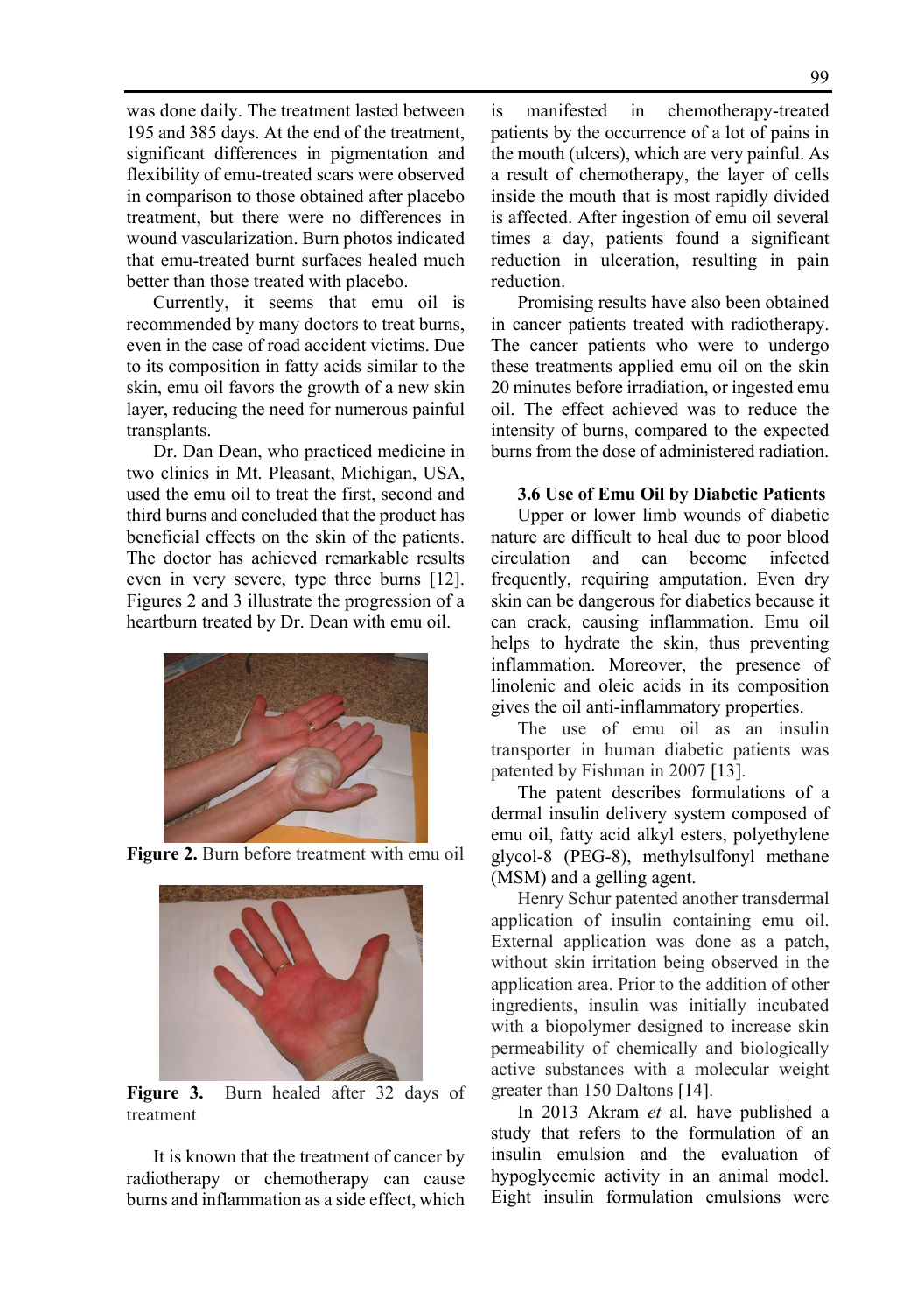prepared using emu oil as a carrier in combination with Carbomer or hydroxypropyl methyl cellulose as a gelling agent and Polisorbate 80 as the emulsifier [15].The biological activity of the emulsion formulation was investigated on Albino rabbits alone and in combination with iontophoresis.The in vivo efficacy of the product was evaluated by measuring the blood glucose level at the start of the experiment and then every 15 minutes for 120 minutes.

The optimal formulation indicated a maximum insulin penetration flow  $(4.88 \pm$  $0.09 \mu g$  / cm / hr) through the mouse skin that was taken. The same formulation was then studied on Albino rabbits. In the first group treated with insulin emulsion only, the blood glucose level increased after 120 minutes, and in the second group treated with insulin and iontophoresis emulsion the glucose level decreased to  $125 \pm 5$  mg / dl in 120 minutes.

Insulin absorption through the transdermal emulsion was found to be higher in combination with iontophoresis, resulting in a more pronounced reduction in blood glucose levels. Based on this study, it has been demonstrated that the application of iontophoretic insulin emulsion can be used as an alternative to insulin injection in future studies. In addition, this method is not painful.

# **3.7 Dermatological and Cosmetic Usage of EmuOil**

## **3.7.1 Skin Hydration**

The moisturizing and cosmetic properties of emu oil have been evaluated in a clinical trial conducted by a team of researchers led by Dr. Alexander Zemtsov, a dermatologist and associate professor at the Indiana University School of Medicine, USA [16].

The ability of the oil to penetrate into the skin and the moisture, as well as its smell, have been compared with the similar properties of a synthetic mineral oil commonly used in the USA as emulsifying agent and lubricant in external cosmetics and pharmaceuticals.

Volunteers selected to participate in the study had normal skin without acne or eczema. The protocol provided that the clinical trial was "blind", meaning that both the patients and the investigators could not initially identify the type of oil that was used by the subjects. In the study the participants were asked to apply an oil on the face and on the body twice a day, for two weeks. After this time, the subjects were examined to detect signs of skin irritation or acne, and then they were recommended to apply the second oil under the same conditions.

At the end of the study, each patient completed an assessment questionnaire using a scale of 0 (unsatisfactory) to 5 (excellent) to compare the effect experienced after applying each oil. They also had to compare moisturizing properties, skin penetration power, texture and any side effect (pore clogging, odor, irritation, etc.) The results presented in Table 4 indicate that emu oil had a global assessment and skin penetration / permeability superior to mineral oil.

**Table 4.** Evaluation of oils by participants in the clinical trial

|                                 |                  | Emu oil Mineral oil |  |
|---------------------------------|------------------|---------------------|--|
|                                 | (average scores) |                     |  |
| Overall oil evaluation          |                  |                     |  |
| Texture                         |                  |                     |  |
| The ability to penetrate into 5 |                  | 3                   |  |
| the skin / permeability         |                  |                     |  |
| Moisturizing properties         |                  |                     |  |

According to the answers given in the questionnaire, all participants in the study (100%) mentioned that they preferred emu oil. None of the oils irritated the skin. The use of emu oil in cosmetics is also due to its properties to be an excellent emollient and a good emulsifier. It can replace in cosmetics some commonly used commercially available emollients, which can cause skin irritation and are corrosive. Because it does not contain water or protein, emu oil has the advantage of not creating an environment favorable to the development of bacteria or fungi. Many cosmetics cause allergies or other side effects due to the formation of infectious bacteria.

Emu oil stimulates the regeneration of the skin cells, attenuates the wrinkles, heals the cracks of the skin and protects it from the effects of cold or heat.Currently many emu oil cosmetics are marketed: soaps, creams, lotions, gels.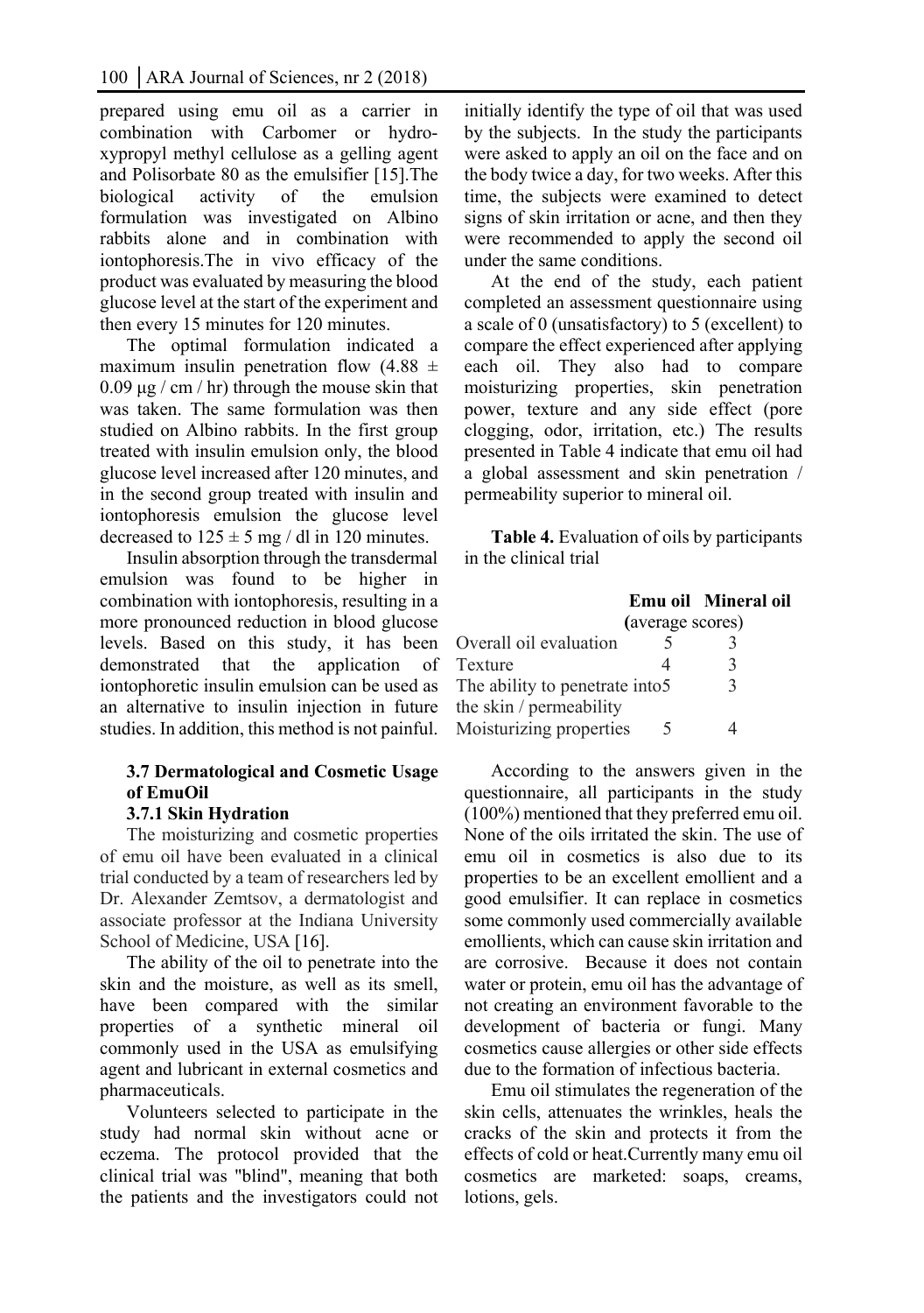#### **3.7.2 Scars. Transdermis Treatment**

The property of emu oil to reduce or even contribute to the complete disappearance of scars has recently been confirmed by a clinical trial conducted for 3 years by plastic surgeon J. Chao, director of Plastic Surgery Trauma at Albany Medical College, USA [17].

At a preliminary stage, Dr. Chao conducted a pilot study on a small number of patients who had breast reduction surgery. After surgery, on the scar of a breast, the Transdermis Scar Therapy product, which is a serum containing pure emu oil, was applied, and on the second symmetric scar on the second breast was used the Mederma product, currently recommended for the treatment of scarring. Mederma is an onion extract product marketed by Merz Pharmaceuticals.

Treatment of scars with the two products was initiated two weeks after the surgery, when the bandages were withdrawn. After 2 months of treatment, patients reported a more significant reduction in the emu-treated scar compared to Mederma. After this time, all participants in this study requested that the treatment be continued with emu oil. A "blind" observer, who did not know the type of product applied on each breast, came to the same conclusion. Scars treated with emu oil have become less red, thinner, less noticeable, and the skin has lost its stiffness.

Due to the positive results of this limited study in a limited number of patients, Dr. Chao conducted a clinical study on a larger number of patients who underwent surgery. The purpose of this first study to evaluate scar treatment for humans was to clinically prove the efficacy of the emu oil. Following the results of this 3-year clinical trial, Transdermis Scar Therapy, based on emu oil, is used successfully for the treatment of scars caused by injuries, bruises, and surgery.

Figures 4 and 5 shows the development of a patient's scars, following the treatment with Transdermis Scar Therapy. Emu oil also accelerates the healing of bruises and contusions.



Figure 4. Scars before the treatment



Figure **5. Scars after the treatment** 

## **3.7.3 Eczema**

In recent years, emu oil has begun to be successfully used in the treatment of various types of eczema such as atopic, contact, seborrheic eczema, etc. Due to its chemical composition consisting of 70% unsaturated fatty acids and bacteriostatic, hypoallergenic, anti-inflammatory and anti-comedogenic properties, emu oil provides skin with nutrients, moisturizes and reduces irritation.

Due to the hypoallergenic properties of emu oil and the absence of phospholipids, emu oil is recommended for topical application on all skin types. Treatment should be repeated two or three times a day, depending on the severity of the eczema. In addition, patients may use soaps and lotions containing emu oil to clean irritants and allergens.

Figures 6 & 7 show the progression of a severe facial eczema in an elderly patient who has been treated with oral and injectable synthetic drugs (cortisone, antibiotics) for 8 weeks. As no results were obtained, drug administration ceased and emu oil was started [18].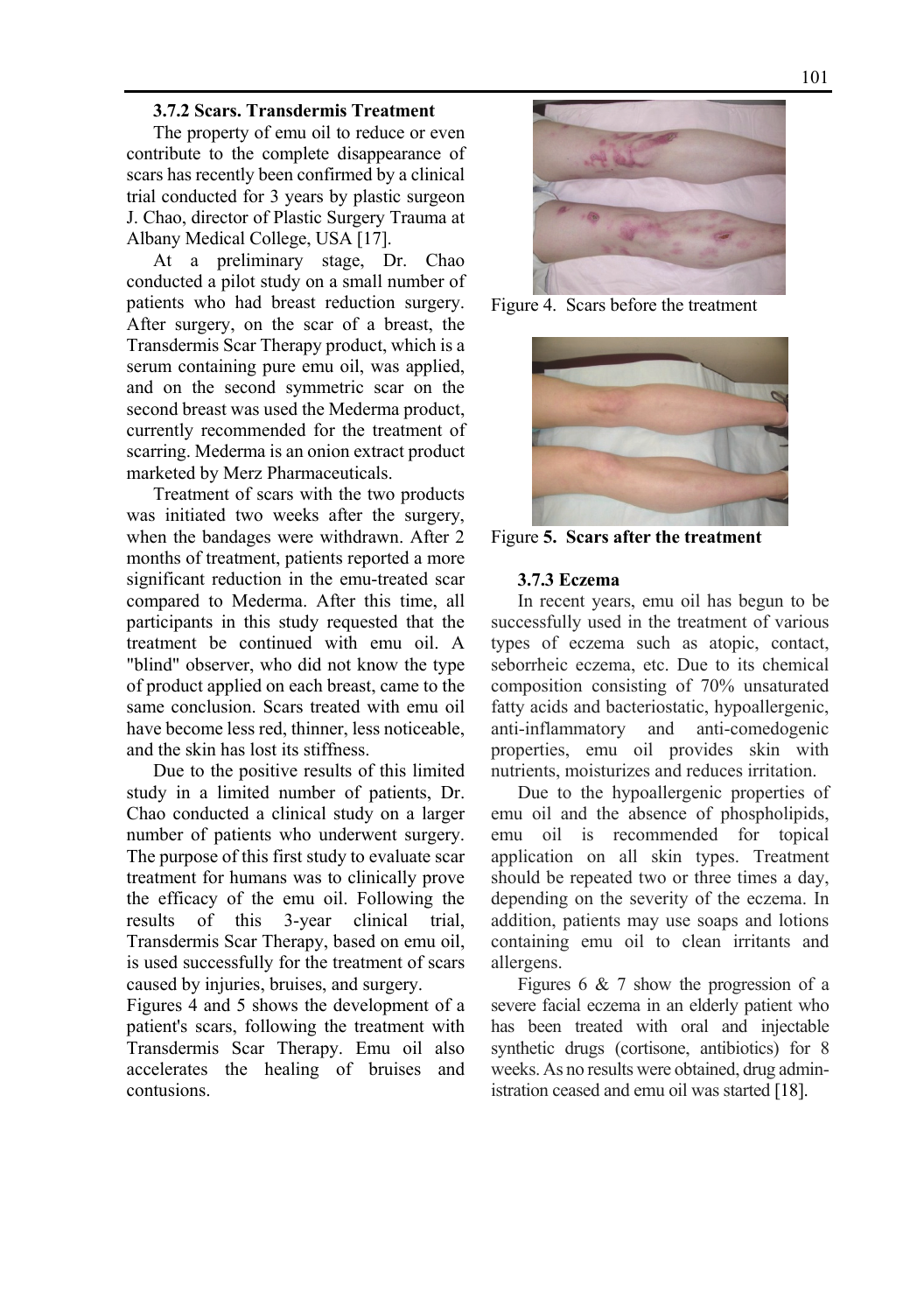

Figure 6. Initial lesion (after conventional treatment)



Figure 7. Lesion after 3 weeks of treatment with emu oil

## **3.7.4 Psoriasis, Dermatitis**

Because the treatment of psoriasis with steroids has been shown to cause undesirable side effects, alternative treatments based on natural products of plant or animal origin, such as natural oils, tend to be used.

Currently, it cannot be said that emu oil can cure psoriasis, but many people who have used it have seen an improvement in the dry skin condition and the itching caused by this disease. Emu oil nourishes the tissue and can help the normal growth of skin cells, reducing the alternative growth process that causes psoriasis lesions. Currently, however, it is not possible to predict the efficacy of the product for a person affected by psoriasis. The body of each patient being different, the person with psoriasis should test the emu oil to determine its efficacy. Overall, the consumer's conclusions are very positive.

Dr. Jim Kiatos from Victoria University of Technology, Australia, conducted a clinical study on the effect of emu oil on psoriasis [19]. The study aimed to determine whether emu oil administered locally, orally, or by combining the two treatments has an effect on:

• the severity of psoriasis

• the quality of life of patients

• the appearance of the skin surface affected by psoriasis.

 In this 12-weeks study, 91 volunteers with a diagnosis of psoriasis vulgaris were recruited.

The severity of psoriasis was evaluated by the Self-Administered Psoriasis Severity Index (SAPSI) before the start of the clinical trial and on the same day of each week throughout the study.

 To assess the quality of life, the (Dermatology Life Quality Index,(DLQI) was used. DLQI is a questionnaire containing 10 questions, which refers to patient assessment of symptoms, treatment problems, skin condition and interference with everyday activities. The overall assessment also took into account the doses and frequency of psoriasis medication out of the study.

In conclusion, the results of the clinical trial suggested that emu oil reduced the severity of psoriasis symptoms, such as redness and the scaly appearance of the skin.

Although emu oil is not a cure for psoriasis, the results of the clinical trial have shown that following the use of emu oil, the use of traditional therapy is reduced, which allows the treatment of psoriasis to be cheaper and more effective.

In Romania, Prof. Dr. Maier Nicolae, from the Clinic of Dermatology and Venereology in Cluj Napoca, participated in 2003 in a multinational clinical study titled '' The local application of Dr. Michael's cosmetics with therapeutically effect in psoriasis''.[20] The study involved researchers from Romania, Hungary, Russia and Austria.

This clinical trial evaluated the therapeutic effect of Dr. Michael's products on psoriasis with varying degrees of severity, as well as the adverse reactions and tolerability of these products. Dr. Michael's products tested in three successive phases were a gel cleansing, a scalp and body ointment, and a skin conditioner, containing emu oil.

In this 8-weeks study, 30 patients with a diagnosis of psoriasis vulgaris were recruited.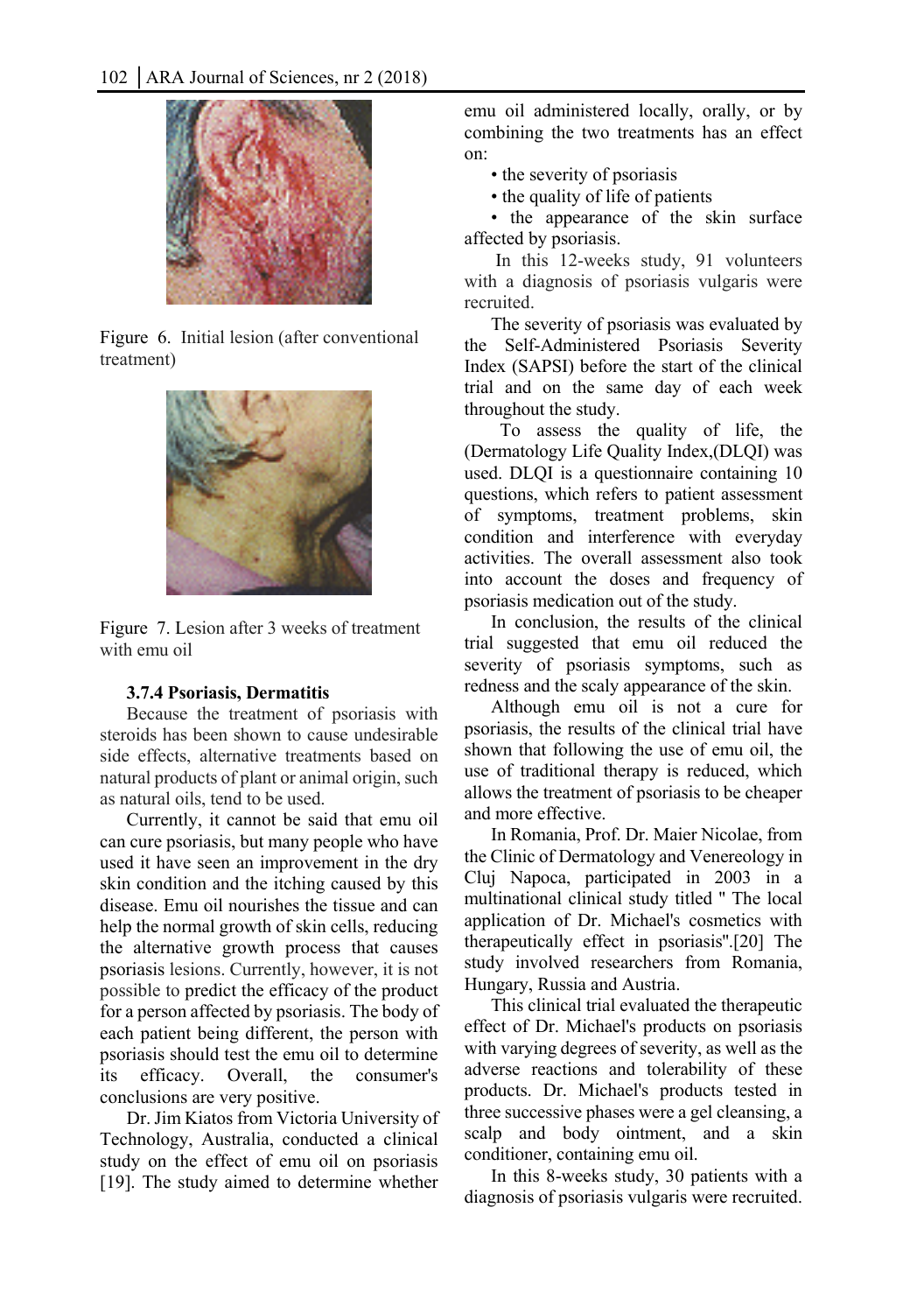In the morning, on the skin of the body, the cleansing gel was applied and it was massaged on the psoriatic plaques and allowed to act for three minutes. After removing the gel with water, the skin was wiped off and the ointment was applied to the psoriatic plaques, upon which the skin conditioner with emu oil was immediately applied. The operation was repeated in the evening.

In the evening, on the scalp, the psoriatic plaques were massaged with the ointment, and the morning was washed with the cleansing gel. The results of the treatment were clinically recorded on medical visits performed weekly. At the start of the study, three weeks after, and at the end of the study, areas of the patients affected by psoriasis were photographed. Also, psoriasis associated symptoms were quantified during medical visits, using the Psoriasis Area and Severity Index (PASI) score.

The study realized with Dr. Michael's therapeutic cosmetics containing emu oil showed that the products were effective in the treatment of psoriasis, reducing scales in 7 days, tegument infiltration in 20 days, and erythema after 20 days. Following the treatment of scalp lesions, the disappearance of psoriatic plaques occurred after 14 days.

The percentage of cases for which a good and very good therapeutic effect was achieved was 73%.

Similar results were obtained by researchers in Hungary, Russia and Austria. Following the four independent clinical trials involving 121 patients, it was demonstrated that Dr. Michael's preparations are effective for the treatment of psoriasis. Emu oil incorporated in body and scalp balm contributed to the reduction of inflammation and had the role of preventing the loss of flexibility and elasticity of the skin.

Dr. Zemtsov, a professor at the Department of Dermatology, School of Medicine, Indiana University, published the experimental results of a study to test the efficacy of a new topical formulation containing cetirizine in emu oil for the treatment of patients with psoriasis, atopic dermatitis and stasis dermatitis.

Topic dermatitis is an inflammatory skin condition that creates an intense pruritus (itching) with chronic evolution. The disease affects 10-20% of the population. Stasis

dermatitis is manifested by inflammation of the skin caused by slowing or stopping blood circulation in the affected area.

Treatment is done with steroid-based creams, but their prolonged use causes unwanted side effects.

The formula conceived and used in this study is a therapeutic agent that easily penetrates the skin and possesses emulsifying properties. The cetirizine active principle that is dissolved in the emu oil acts as a vehicle that dissolves and transports the ingredient through the skin barrier and has synergistic therapeutic effects with emu oil, or it may be the active pharmaceutical product itself.

The formulation contains the following ingredients: emu oil (85%), cetirizine (2%), methyl paraben (0.2%) which is a conservative agent, and propylene glycol that promotes the solvent and emulsifier properties of emu oil.

The results have shown with certainty that the emu and cetirizine oil have acted in synergy favoring each other their individual therapeutic effects on inflammatory skin diseases. The new anti-inflammatory, antipruritic, moisturizing, topical formulation is very effective for treating atopic dermatitis, psoriasis and other dermatological diseases.

## **3.7.5 Cosmetics**

Emu oil is the only natural oil that is easily absorbed into the skin, having the same chemical composition as the oils contained in human skin. The constituents that allow it to penetrate into the skin are monounsaturated fatty acids, also contained in human skin.

Being an efficace transdermal transporter, emu oil has superior moisturizing and nutritive properties compared to other oils used in cosmetic preparations.

Emu oil has the ability to transport vitamins E, A, C, ceramide, lipids and other nutrients to skin alleviating the symptoms of skin aging, that are drying, wrinkling and loss of flexibility.

Due to its characteristics, emu oil is used as the main ingredient in many cosmetics, replacing ingredients such as triethanolamine, urea, lanolin, propylene glycol, which may have side effects.

Essential fatty acids that are contained in oil give it the following properties: hydratant,